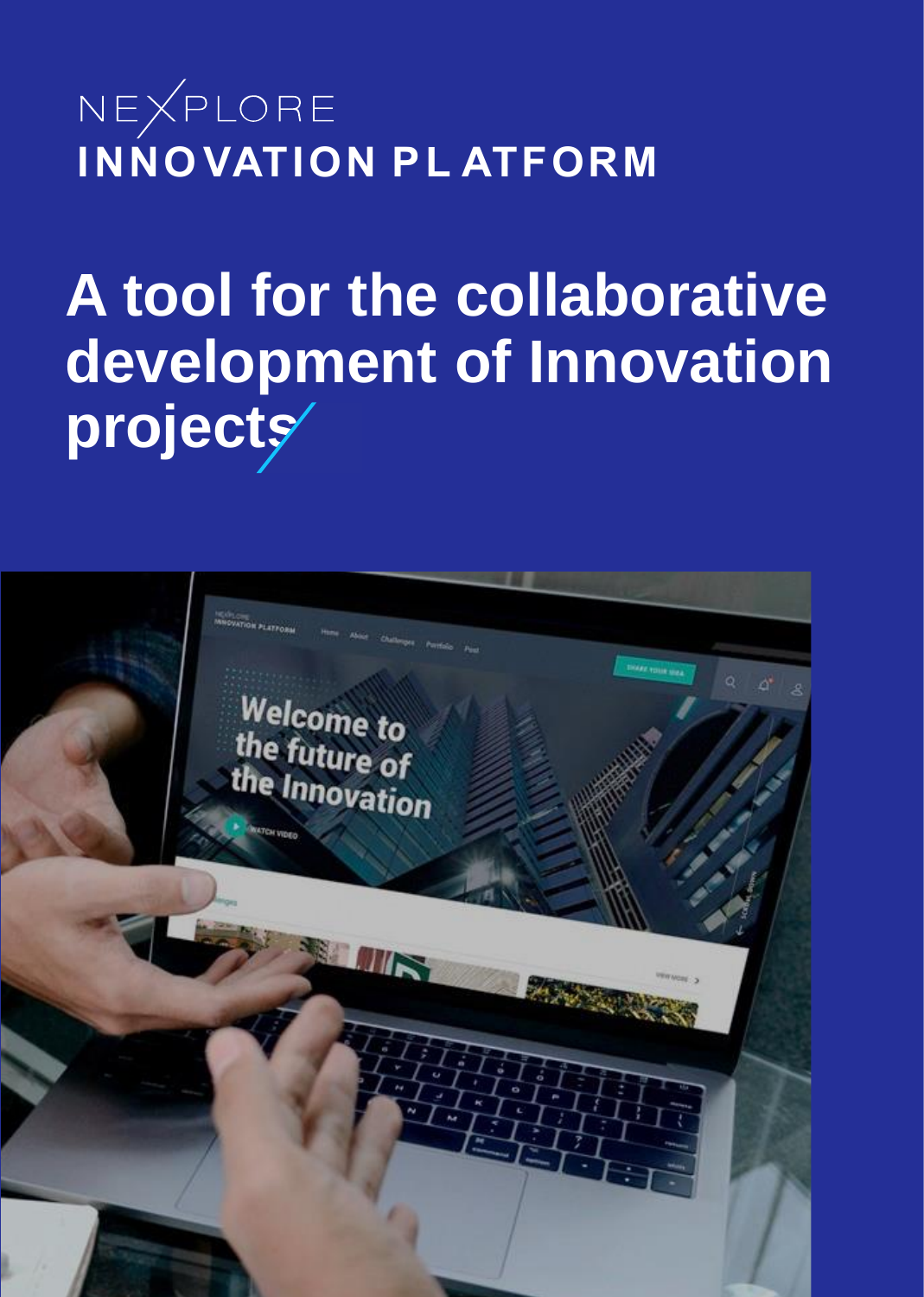#### N E X P L O R E I N N O V A T I O N P L A T F O R M

# **A tool for the collaborative development of Innovation projects, from the idea to the global scale in the organization.**

**Turn your innovation into real business opportunities through smart decisions and the activation of new processes within your organization.**

### **Ecosystem Impact Visibility Flexibility**



SAAS platform that allows you to develop and manage **the entire life-cycle of the innovation process** from start to finish all your Innovation projects globally and in a collaborative way.



**Measure the impact** and control your innovation portfolio. It will help to improve the quality of the projects and the **efficiency of the innovation model**.



Discover and implement new innovation processes in your organization, **involving internal know-how and experience with partners**. It has the support of universities, technology partners, start-ups and innovation centers to build innovative projects.



Measure the effort, monitor the return on investment and have visibility of the problems to be solved of each innovation process with the **Innovation Scorcard.**



**It visualizes all processes by frames and by innovation** areas to have a greater impact on each project.



**Centralizes and manages communication** and material related to innovation projects. Scales them to the rest of the organization globally. Engage with the Community and build your network.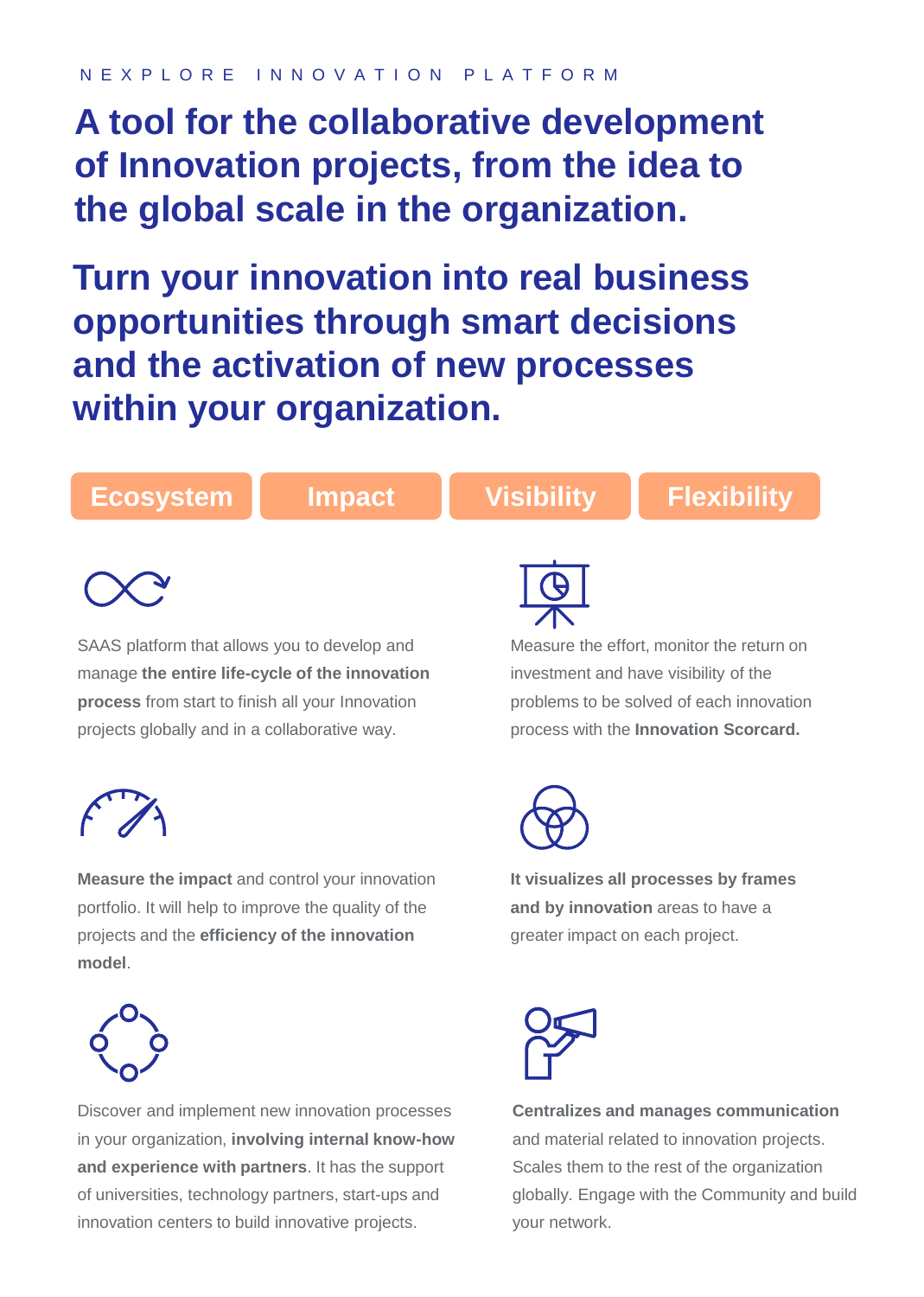### **Subscription plans**

**We offer different plans for the implementation of the platform, taking into account the degree of maturity of innovation in your organization.**



#### **2. Expedition**

Pilot your innovation project in a real environment and scale it globally. Collaborate with partners.

**Open Innovation · Accelerator**



### **1. Basecamp**

Challenge your employees and evaluate and select the best ideas across the platform globally.

**Intra-preneurship · Innovation Scorecard**



**3. Peak**

Collaborate with partners and create your own startup ecosystem, with portfolio analysis.

**Startup Scouting · Corporative co-innovation**

| <b>What is</b><br>included?                                                                                                                                                | <b>Basecamp</b> | <b>Expedition</b> | <b>Peak</b> |
|----------------------------------------------------------------------------------------------------------------------------------------------------------------------------|-----------------|-------------------|-------------|
| Launching challenges, globally or by business line.<br>Collection of ideas and community participation.                                                                    |                 |                   |             |
| Evaluation by experts at different stages.<br>Selection of ideas through a global panel of experts.                                                                        |                 |                   |             |
| Create a Community and build a network.<br>Manage your communication in one place (notifications, articles, post, news)<br>Measure and control through executive dashboard |                 |                   |             |
| Generate collaborative projects from selected ideas and grow<br>them to scale across the organization.                                                                     |                 | $\checkmark$      |             |
| It invites the most relevant external partners to participate in the<br>life cycle: startups, research centres, universities, etc.                                         |                 |                   |             |
| Create your own startup ecosystem to be able to analyze the best<br>opportunities when developing innovation projects.                                                     |                 |                   |             |
| Establish collaborative HUBs with other companies to promote<br>innovation in your sector                                                                                  |                 |                   |             |
| <u>Identifica now producto/convices through market analysis</u>                                                                                                            |                 |                   |             |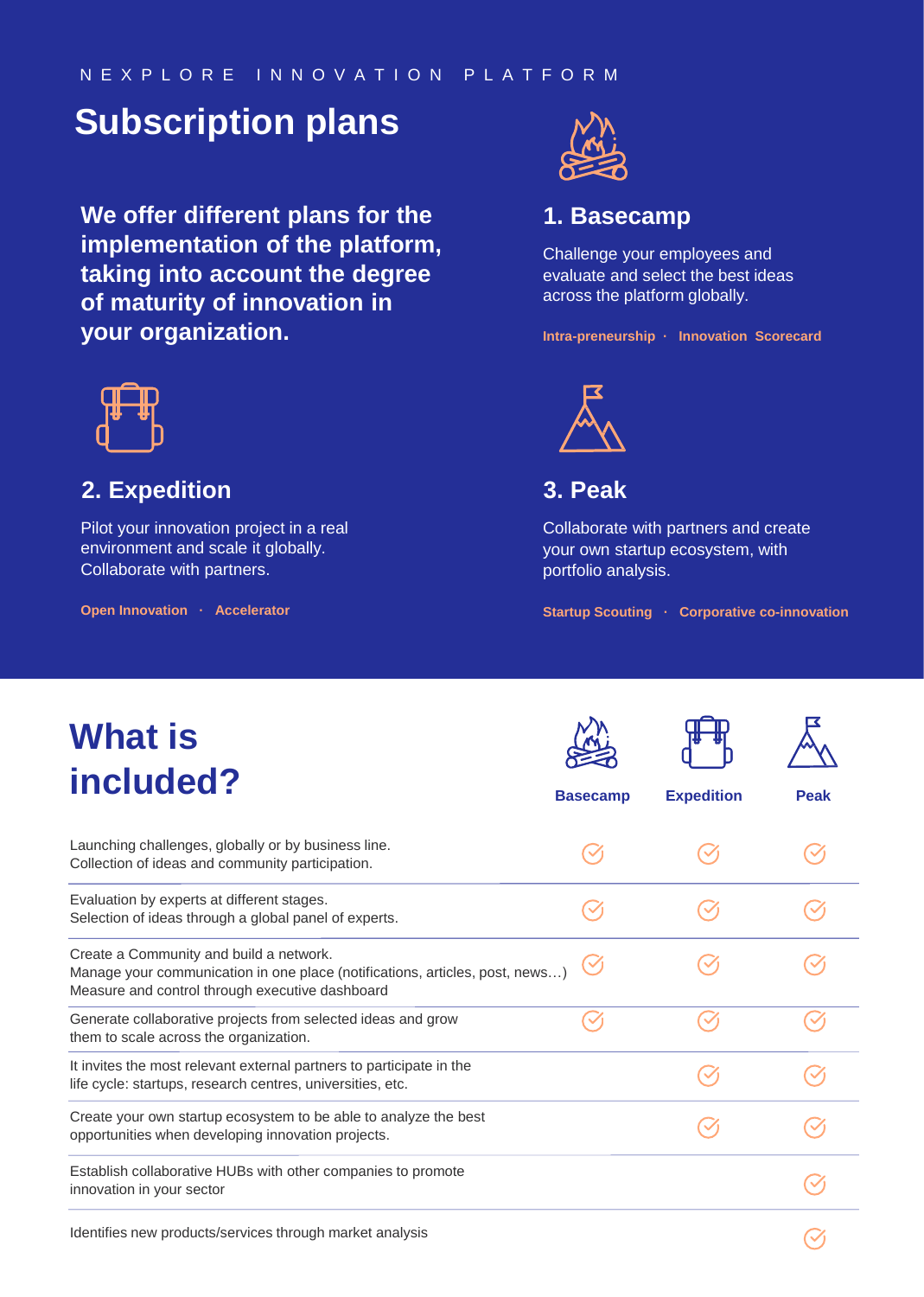## **Technical characteristics**

| <b>Private domain</b>      |                     | <b>Multi-region</b>        |                      |
|----------------------------|---------------------|----------------------------|----------------------|
| <b>Own instance</b>        | $\mathcal{S}_{1}$   | <b>Encrypted database</b>  | $\blacktriangledown$ |
| <b>Customized modules</b>  | $(\checkmark)$      | <b>GDPR compliance</b>     | $\blacktriangledown$ |
| <b>Integration support</b> | $\mathcal{C}_{1}$   | <b>Technical support</b>   | (✓                   |
| <b>Deployment</b>          | 4-6 weeks           | <b>Payment term</b>        | annual               |
| <b>Cloud deployment</b>    | $(\checkmark)$      | <b>Number of projects</b>  | unlimited            |
| <b>Multilanguage</b>       | $\boldsymbol{\vee}$ | <b>Number of employees</b> | unlimited            |